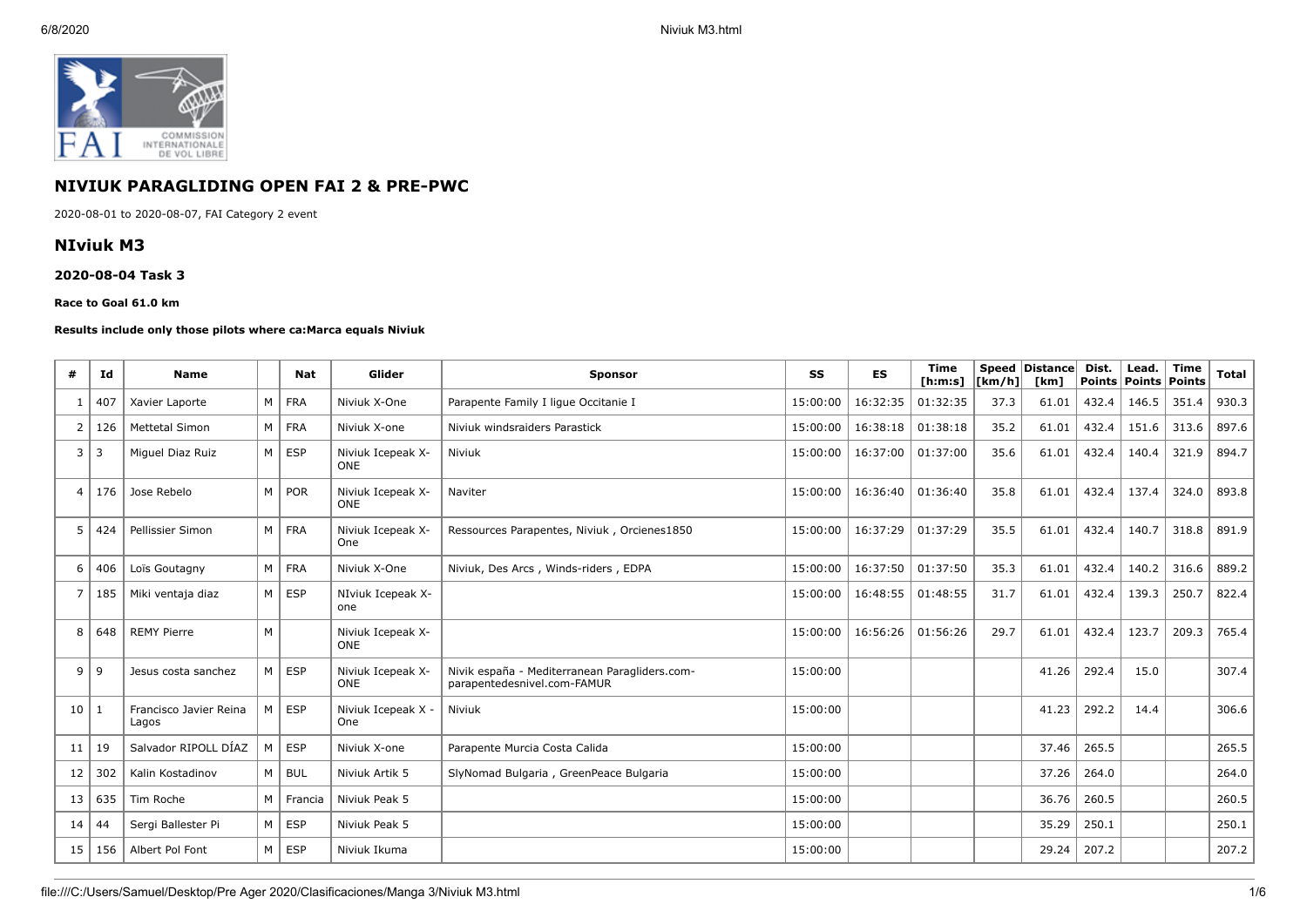|            | Id  | <b>Name</b>             |   | Nat        | Glider         | Sponsor           | SS       | ES | Time<br>[h:m:s]  [km/h]  [km] | Speed Distance Dist. |      | Lead. | ॑ Time ।<br><b>Points Points Points</b> | Total |
|------------|-----|-------------------------|---|------------|----------------|-------------------|----------|----|-------------------------------|----------------------|------|-------|-----------------------------------------|-------|
| 16         |     | 266   Fernando ACEITUNO | м | <b>ESP</b> | Niviuk Artik 5 |                   | 15:00:00 |    |                               | 6.26                 | 44.3 |       |                                         | 44.3  |
|            | 224 | Adria Grau Alvarez      | M | <b>ESP</b> | Niviuk Peak5   | Niviuk            | 15:00:00 |    |                               | 5.98                 | 42.4 |       |                                         | 42.4  |
| <b>DNF</b> | 24  | Daniel Gonzalez Rizo    | M | <b>ESP</b> | Niviuk Peak 5  | www.alfapilot.com |          |    |                               |                      |      |       |                                         | 0.0   |
| <b>DNF</b> | -94 | Nani Pons               |   | <b>ESP</b> | Niviuk Artik 5 |                   |          |    |                               |                      |      |       |                                         | 0.0   |

## **Task definition**

| No             | Lea Dist.           | Id               | Radius | Open    | Close   | <b>Coordinates</b>                         | <b>Altitude</b> |
|----------------|---------------------|------------------|--------|---------|---------|--------------------------------------------|-----------------|
| 1              | 0.0 km              | D <sub>0</sub> 1 | 400 m  |         |         | 13:45   15:15   Lat: 42.04635 Lon: 0.74601 | 1560 m          |
| 2 SS           | 1.2 km              | <b>B03</b>       | 3000 m | $15:00$ |         | 20:30   Lat: 42.03198 Lon: 0.70173         | 1012 m          |
| 3 ES           | 59.4 km $\vert$ A16 |                  | 2000 m | $15:00$ |         | 20:30   Lat: 41.80948 Lon: 1.39547         | 427 m           |
| $\overline{4}$ | 61.0 km             | A16              | 400 m  | 15:00   | $20:30$ | Lat: 41.80948 Lon: 1.39547                 | 427 m           |

### **Notes**

| Id | Name                              | Note       |
|----|-----------------------------------|------------|
| 24 | Daniel Gonzalez Rizo   No despega |            |
| 94 | Nani Pons                         | No despega |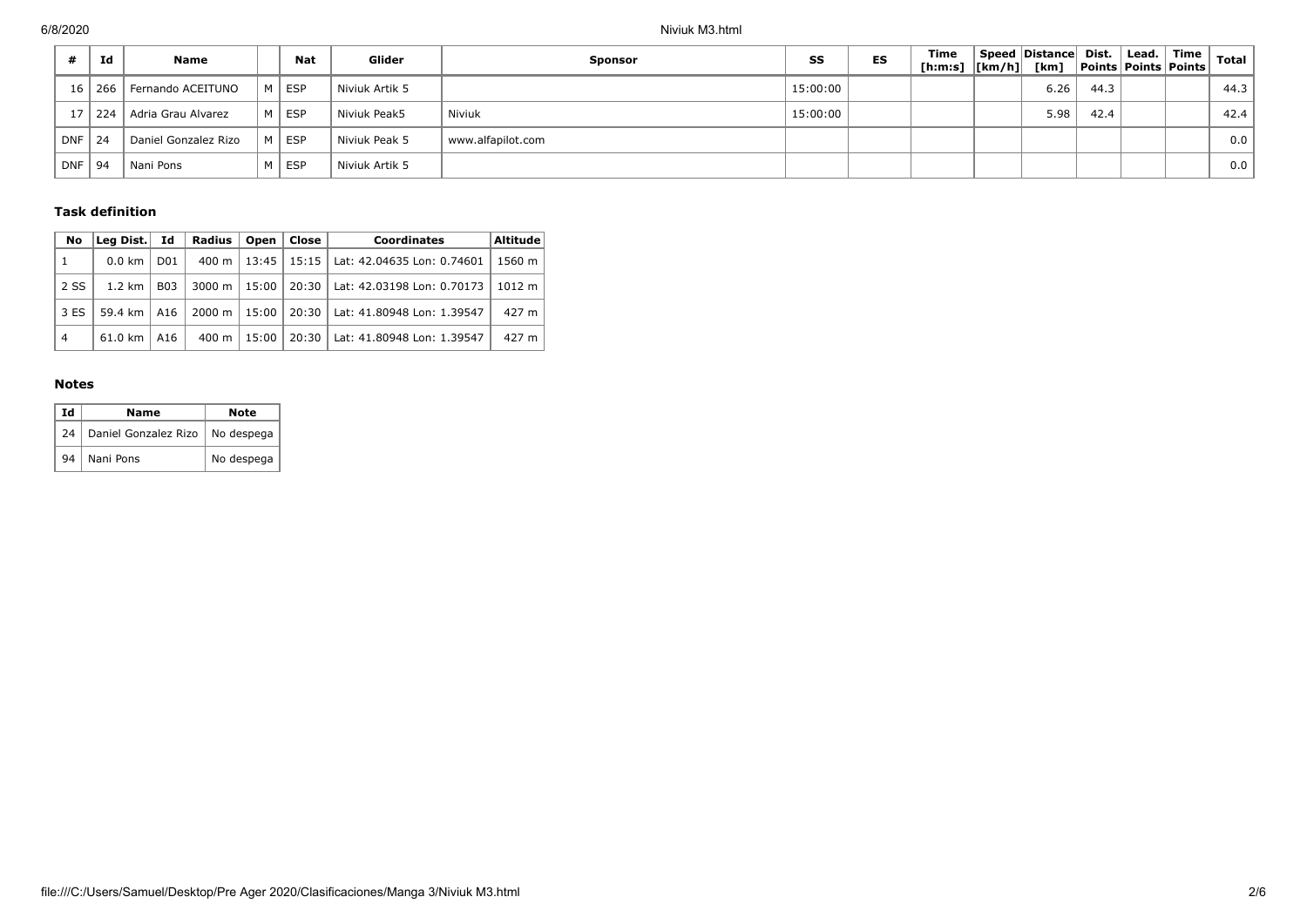6/8/2020 Niviuk M3.html

**Pilots not yet processed (NYP)**

**Id Name**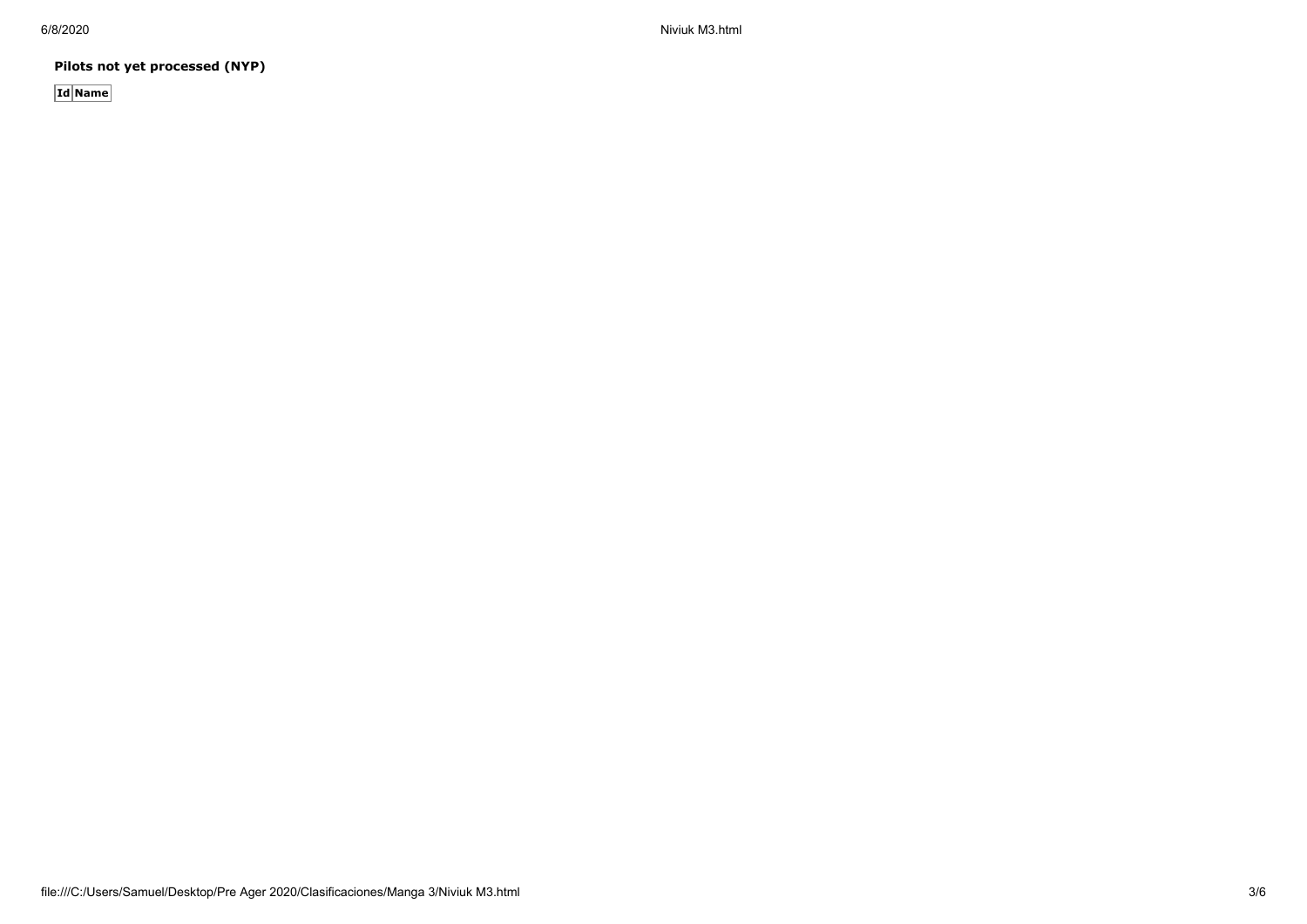# **Task statistics**

| param                           | value                     |
|---------------------------------|---------------------------|
| ss_distance                     | 57.629                    |
| task_distance                   | 61.013                    |
| launch_to_ess_distance          | 59.413                    |
| no_of_pilots_present            | 102                       |
| no_of_pilots_flying             | 94                        |
| no_of_pilots_lo                 | 53                        |
| no_of_pilots_reaching_nom_dist  | 59                        |
| no_of_pilots_reaching_es        | 41                        |
| no of pilots reaching goal      | 41                        |
| sum_flown_distance              | 4329.626                  |
| best_dist                       | 61.013                    |
| best_time                       | 1.4436                    |
| worst_time                      | 2.0033                    |
| qnh_setting                     | 1013.25                   |
| no_of_pilots_in_competition     | 104                       |
| no_of_pilots_landed_before_stop | 0                         |
| sum_dist_over_min               | 3956.078                  |
| sum_real_dist_over_min          | 3956.078                  |
| sum_flown_distances             | 4329.626                  |
| best_real_dist                  | 61.013                    |
| last_start_time                 | 2020-08-04T15:00:00+02:00 |
| first_start_time                | 2020-08-04T15:00:00+02:00 |
| first_finish_time               | 2020-08-04T16:26:37+02:00 |
| max_time_to_get_time_points     | 2.6451                    |
| goalratio                       | 0.4362                    |
| arrival_weight                  | 0                         |
| departure_weight                | 0                         |
| leading_weight                  | 0.162                     |
| time_weight                     | 0.4036                    |
| distance_weight                 | 0.4344                    |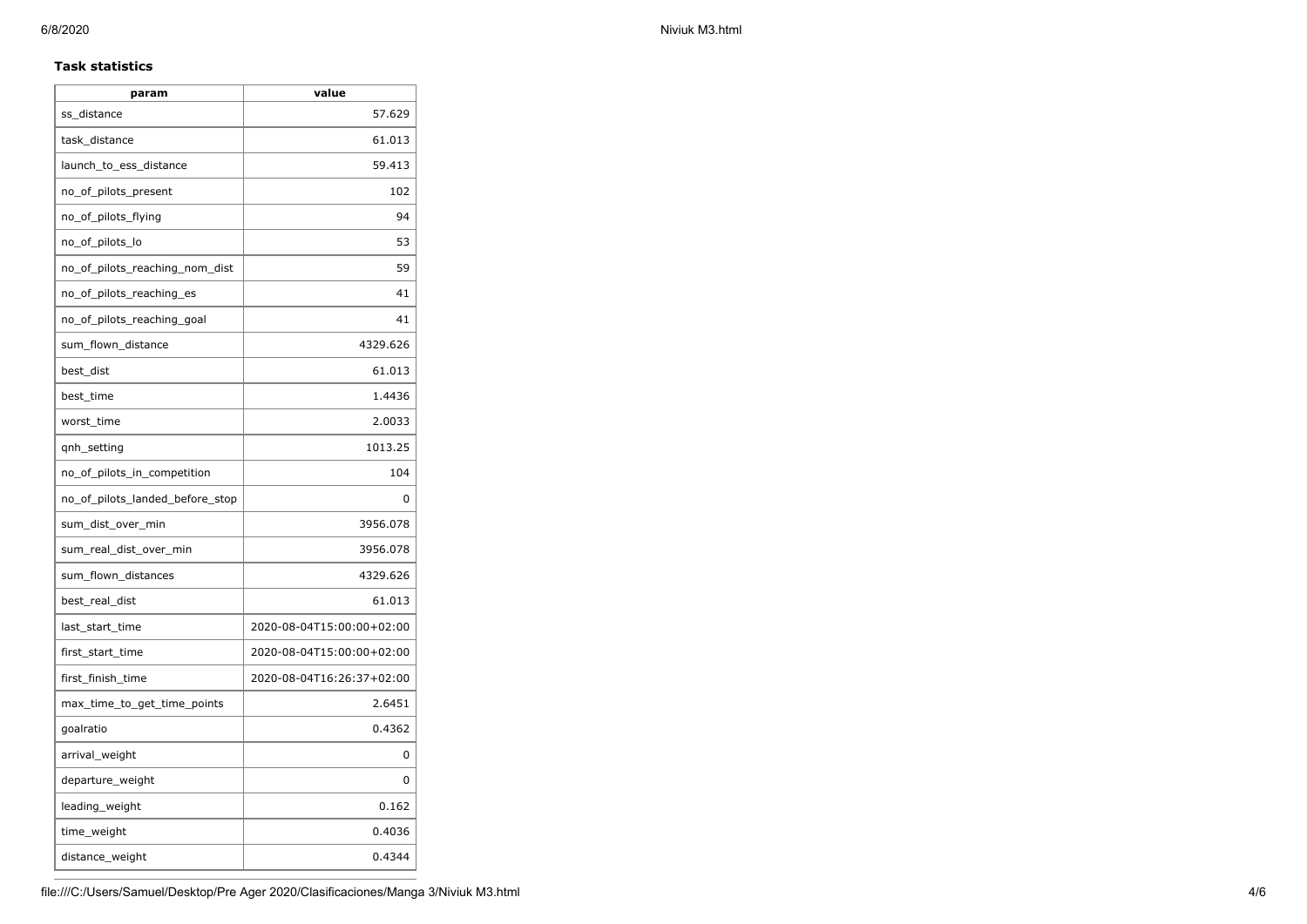| 6/8/2020 |                              |          |  |  |  |  |
|----------|------------------------------|----------|--|--|--|--|
|          | param                        | value    |  |  |  |  |
|          | smallest_leading_coefficient | 0.868    |  |  |  |  |
|          | available_points_distance    | 432.3828 |  |  |  |  |
|          | available_points_time        | 401.8109 |  |  |  |  |
|          | available_points_departure   | 0        |  |  |  |  |
|          |                              |          |  |  |  |  |

| available points time       | 401.8109 |
|-----------------------------|----------|
| available points departure  | O        |
| available_points_leading    | 161.2642 |
| available_points_arrival    | O        |
| time validity               | 1        |
| launch_validity             | 0.9955   |
| distance_validity           |          |
| stop_validity               | 1        |
| day_quality                 | 0.9955   |
| ftv_day_validity            | 0.9868   |
| time_points_stop_correction | 0        |

# **Scoring formula settings**

| param                                        | value        |
|----------------------------------------------|--------------|
| id                                           | GAP2020      |
| use_distance_points                          | 1            |
| use_time_points                              | 1            |
| use_departure_points                         | 0            |
| use_leading_points                           | 1            |
| use_arrival_position_points                  | 0            |
| use_arrival_time_points                      | 0            |
| time points if not in goal                   | 0            |
| jump_the_gun_factor                          | 0            |
| jump_the_gun_max                             | 0            |
| use 1000 points for max day quality          | 0            |
| normalize_1000_before_day_quality            | 0            |
| time_validity_based_on_pilot_with_speed_rank | $\mathbf{1}$ |
| bonus gr                                     | 4            |
| no_pilots_in_goal_factor                     | 0.8          |
| task_stopped_factor                          | 0.7          |